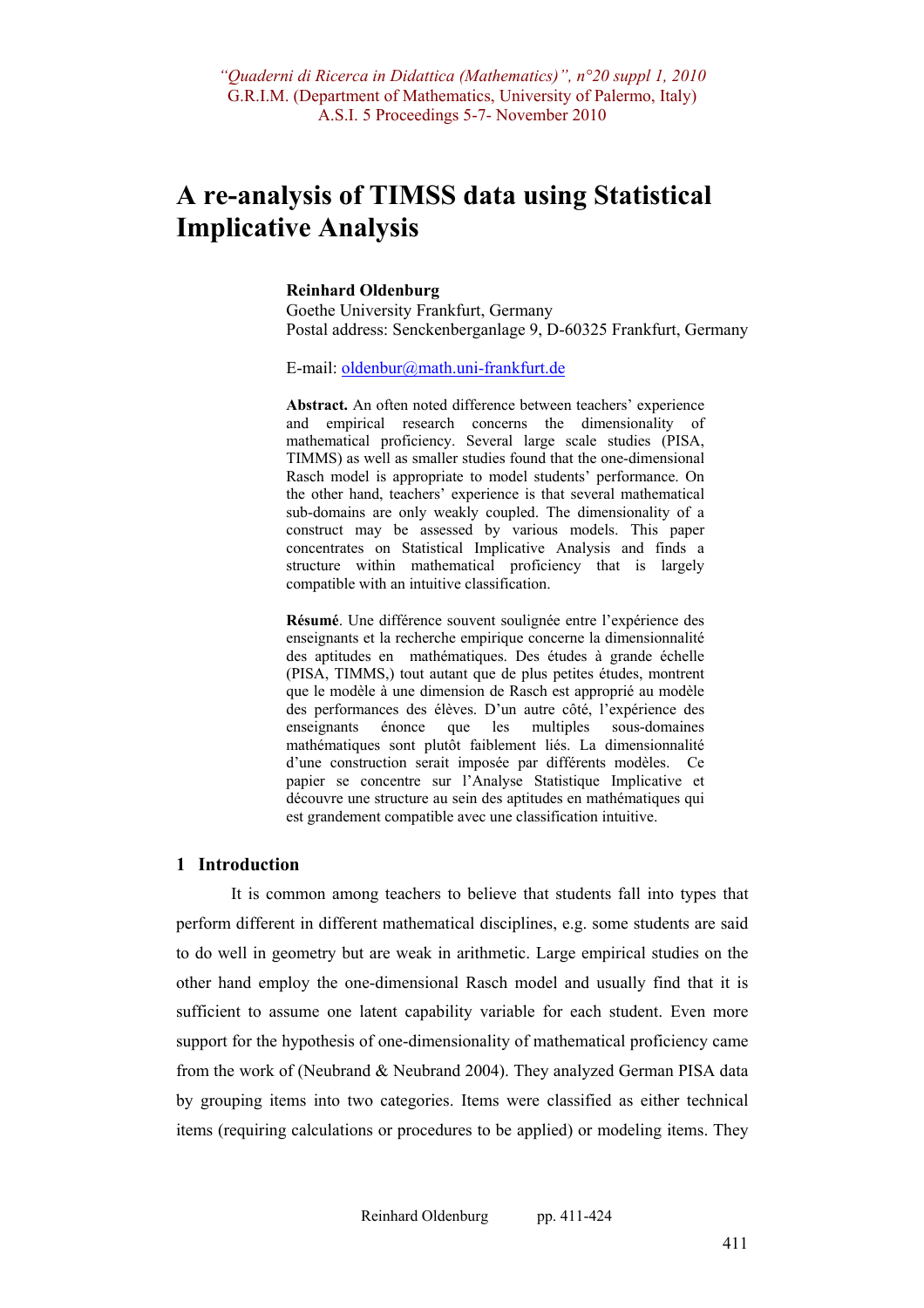found that the score variables derived from this classification are highly correlated with  $r=0.98$ .

In a study with undergraduate students (Engelbrecht, J. et al. 2005) a classification of mathematical tasks into conceptual and procedural tasks has been conducted and led to a medium correlation of  $r=0.59$ . Belter (2009) as well finds a high correlation, although no explicit value is given.

On the other hand, in (Oldenburg 2009) we observed that within the sub-domain of algebra, the performance on syntactical items (i.e. items that require operations that apply to the surface structure of an algebraic object) and semantical items (i.e. items that require an understanding of the meaning of expressions and equations) are only related very weakly.

There are other classifications of algebraic competencies. McCullum (2007) considered test items based on the classification of the National Research Council's report 'Adding it up'. Procedural fluency according to this classification is mainly tested by what we call syntactical items. Our semantical items test a combination of conceptual understanding and strategic competence.

The concept of syntactical algebraic item has been used in this study, because a lot of tasks in standard school books fall in this category and there is an ongoing discussion about the relevance of these tasks. In a sense, syntactical item is one that can easily be done by a computer algebra system, while semantical items need a link between algebraic objects and real other mental objects and concepts.

The present study re-analyzes results from TIMSS 2003 to further investigate the question of the inner structure of mathematical proficiency. The use of the TIMSS database gives a solid foundation as it uses approved predefined items that can't have a bias regarding our research question. The method of Statistical Implicative Analysis (SIA) is used to evaluate the data because it is able to detect structure in contrast to merely confirming or rejecting existing hypothesis. Especially we try to identify key concepts that are involved in several implicative relations so that they can be assumed to be fundamental either as prerequisites or as indicators.

#### **2 Data preparation**

TIMSS measured mathematical and scientific knowledge of representative samples from 40+ countries. We used the study from 2003 where the population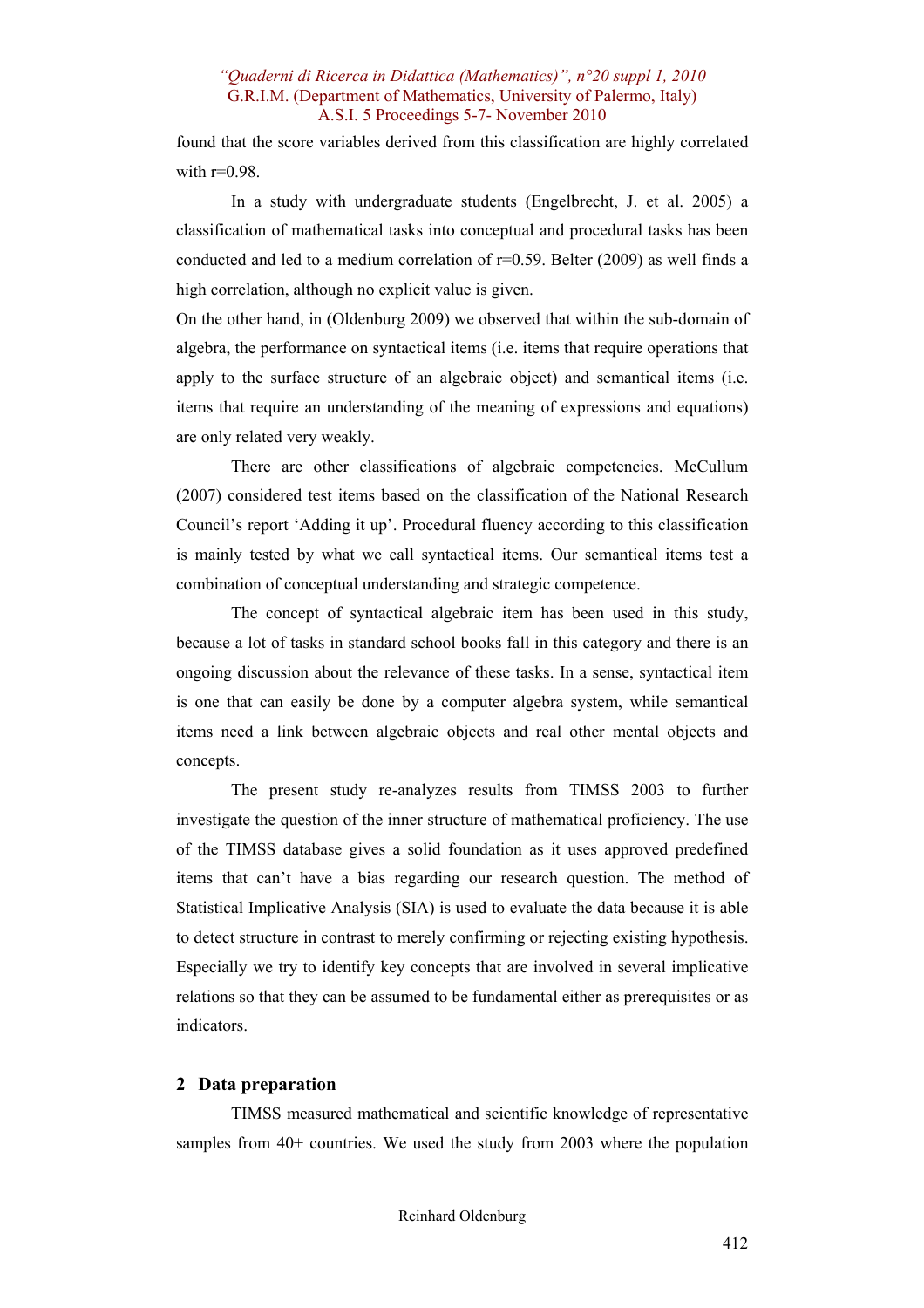consists of 8<sup>th</sup> graders. The TIMSS 2003 data set is available with full documentation (http://timss.bc.edu/timss2003.html ). In order to reduce general variance in the data we selected a single country (England). The TIMSS test uses a multi-matrix design, thus items are compiled into books and each student is assigned one such book. For the SIA analysis we selected two books (books 2 (with data from 193 students) and 5 (with data from 212 students)) at random. From these books we selected the subset of items on mathematical questions for which the item text has been released. A binary  $0/1$  encoding has been applied to reduce the information given in the data. The raw data include information on the distractor selected selected by the student. However, for most items it seemed difficult to attribute partial credit to these wrong distractors. For free-form answers the database records a very rough classification (e.g. missing accuracy) of the type of error. Again it seems tricky to use a partial credit approach. Thus the binary encoding seems to be adequate.

The SIA analysis has been performed by the CHIC (Gras 2010) software. For further analysis the items have been classified into one or more of the following categories:

- Arith: Items with rely mostly on calculations with numbers
- Algebra: Items that need algebraic thinking and symbolism
- Text: Items that need substantial understanding and interpretation of text
- Syntactical: Items that can be performed by evoking a schema triggered by the pattern of an expression
- Semantical: Items that require associating meaning with mathematical objects, i.e. modeling or interpretation items.
- Geo: Geometrical items
- Fun: Items that require working with functions and/or their graphs.
- Probability: Items that involve stochastic thinking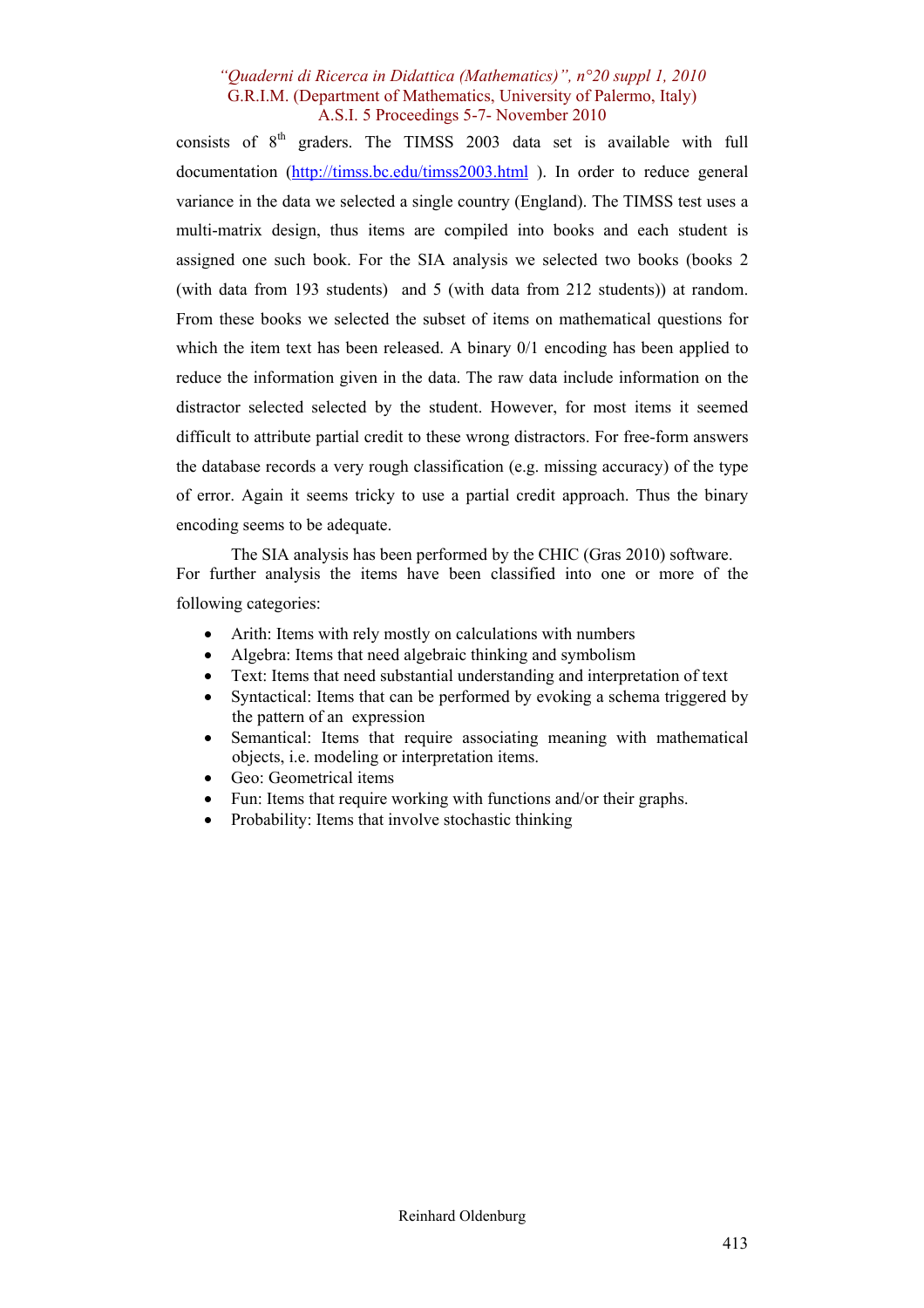| Item    | Shortcut           | <b>Description</b>                                | Classification  |
|---------|--------------------|---------------------------------------------------|-----------------|
| M022148 | Time1              | Time calculation                                  | Arith           |
| M022156 | NumW1              | Numerical word problem                            | Text; Arith     |
| M022202 | Geo1               | Angle argumentation                               | Geo             |
| M022253 | AlgSyn1            | Solution of linear equation                       | Algebra;        |
|         |                    |                                                   | Syntactical     |
| M012013 | Geo2               | Counting blocks (spatial)                         | Geo             |
| M012015 | Geo3               | Argument with properties of a trapezoid           | Geo             |
| M022135 | Fun1               | Read cooling curve                                | Fun             |
| M022191 | AlgSem1            | Not formalized reasoning with proportion          | Algebra;        |
|         |                    | and inequalities                                  | Semantical      |
| M022196 | AlgSem2            | Substitution of numerical<br>values<br>and        | Algebra;        |
|         |                    | evaluate truth of statements                      | (Semantical,    |
|         |                    |                                                   | Syntactical)    |
| M012016 | Arith1             | Ordering of rational numbers                      | Arith           |
| M012017 | AlgArith           | Generalized arithmetic on patters                 | Arith           |
| M012027 | Time2              | Time calculation                                  | Arith           |
| M012030 | AlgSem3            | Relation between length                           | Algebra,        |
|         |                    |                                                   | Geometry,       |
|         |                    |                                                   | Semantical      |
| M022142 | Geo4               | Determine equal angles                            | Geo             |
| M022188 | Time3              | Compare units of time                             | Arith           |
| M012028 | Arith <sub>2</sub> | Decimal system                                    | Arith           |
| M022139 | Arith <sub>3</sub> | Percentage                                        | Arith           |
| M022154 | Geo5               | Rotation                                          | Geo             |
| M022189 | Datal              | Read bar diagram                                  | Representation  |
| M022251 | AlgSem4            | Model number by expression                        | Semantical;     |
|         |                    |                                                   | Expression      |
| M012014 | Data2              | Interpret circle diagram                          | Representations |
| M012025 | Data3              | Interpret distance-time-diagram                   | Fun             |
| M012026 | Geo <sub>6</sub>   | Determine angle in triangle from sum of<br>angles | Geo             |
| M022144 | Arith4             | Rounding                                          | Arith           |
| M022194 | NumW <sub>2</sub>  | Numerical word problem                            | Arith           |
| M022198 | Arith <sub>5</sub> | Sorting                                           | Arith           |
| M012029 | AlgSem5            | Verbalize rule                                    | Algebra;        |
|         |                    |                                                   | Semantical      |
| M022146 | Prob1              | Expected number                                   | Probability     |
| M022185 | AlgSyn2            | Simplification of difference                      | Algebra;        |
|         |                    |                                                   | Syntactical     |
| M022199 | Arith6             | Ratios                                            | Arith           |

**Table 1.** Items from book2.

Some comments on this classification: It is not always easy to decide whether syntactical or semantical aspects are dominant in an item. E.g. the item AlgSem2 has been classified both to be syntactical and semantical. It correlates with r=0.3 (Spearman correlation) both with the other syntactical as well as the other semantical items. Thus it has been excluded from both scales.

Another problem is that the number of categories to be used had to be answered pragmatically. In principle it would be desirable to have a much finer classification, e.g. the items on arithmetic include calculations with time and length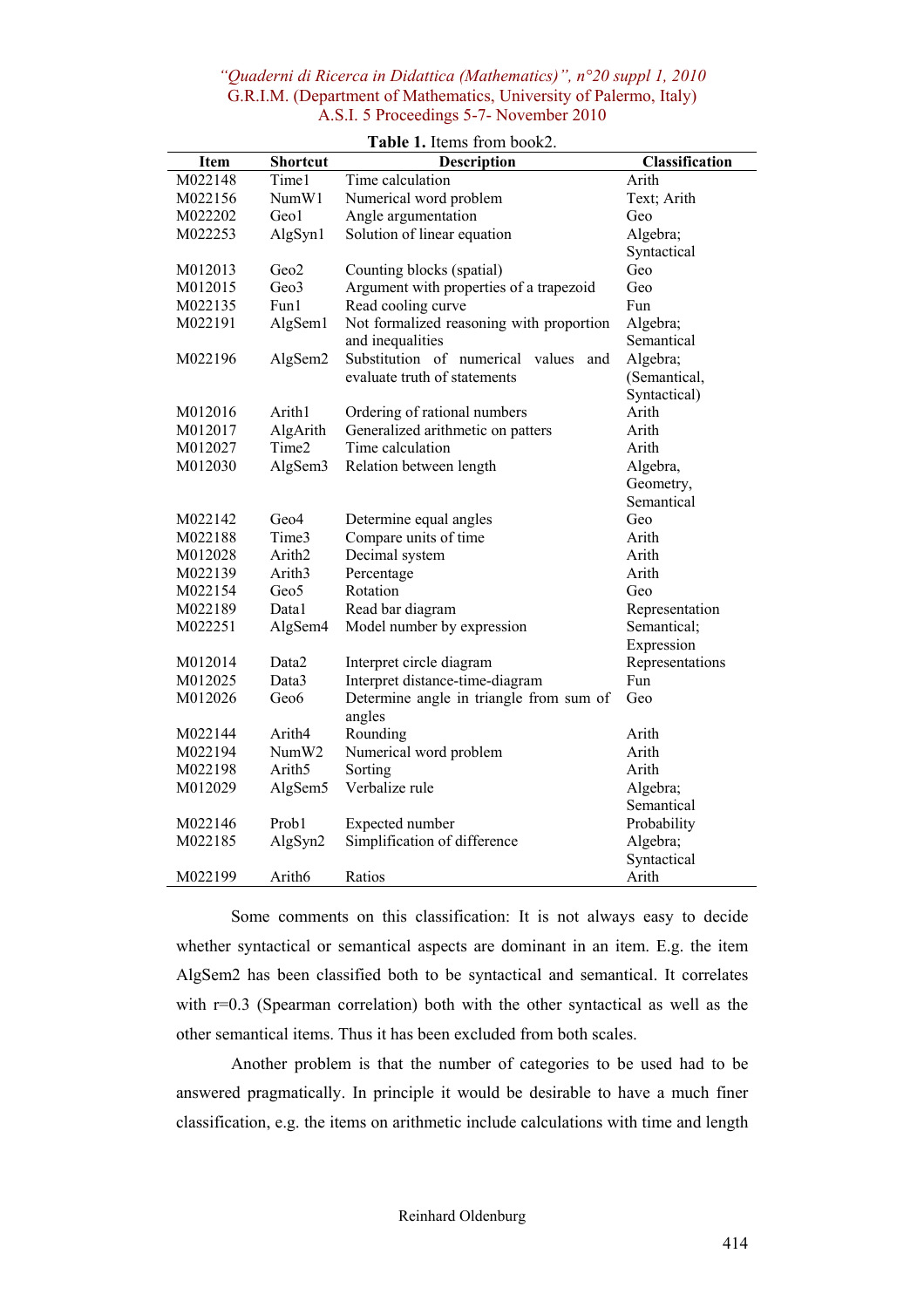and with rational and decimal numbers. However, the limited number of items requires a coarser classification.

For further analysis the number of correct items in each category has been calculated.

| Table 2. Items from book5. |                 |                                               |                       |  |  |
|----------------------------|-----------------|-----------------------------------------------|-----------------------|--|--|
| Item                       | <b>Shortcut</b> | <b>Description</b>                            | <b>Classification</b> |  |  |
| M032079                    | AT <sub>1</sub> | Direct/indirect arithmetic                    | Arith, Text           |  |  |
| M032652                    | AT2             | Word problem, arithmetic                      | Arith, Text           |  |  |
| M032228                    | A <sub>1</sub>  | Percentage inverse                            | Arith                 |  |  |
| M032044                    | Alm1            | Algebraic Modeling                            | Algebra,              |  |  |
|                            |                 |                                               | Semantical            |  |  |
| M032046                    | Also1           | Solution of equation, Algebraic               | Algebra,              |  |  |
|                            |                 |                                               | Syntactical           |  |  |
| M032545                    | Alm2            | Algebraic Modeling                            | Algebra,              |  |  |
|                            |                 |                                               | Semantical            |  |  |
| M032649A                   | Ts1             | Velocity calculation                          | Text; Syntactical     |  |  |
| M032649B                   | T1              | Velocity calculation in structured situation, | Text                  |  |  |
|                            |                 | possibly algebraic                            |                       |  |  |
| M032533                    | PS <sub>1</sub> | Proportional reasoning                        | Semantical            |  |  |
| M032678                    | G1              | Geometry; area calculation                    | Geo                   |  |  |
| M032403                    | G <sub>2</sub>  | Divide Triangle                               | Geo                   |  |  |
| M032261                    | G <sub>3</sub>  | Decide similarity of triangles                | Geo                   |  |  |
| M032489                    | G4              | <b>Unfolding Polyhedron</b>                   | Geo                   |  |  |
| M032588                    | G5              | Find point in coordinate system               | Geo                   |  |  |

#### **3 Results**

This section contains the results obtained mainly by Statistical Inference Analysis (SIA) but also with classical correlation measures. In reporting SIA results we adopt a sloppy language by saying e.g. item A implies item B which should be understood as: There is a quasi implication that says that every students who solves A successfully solves B as well.

# *3.1 SIA analysis of book 5*

The similarity analysis carried out with Chic did not recover the categories and item classification, e.g. not all geometry items are found to form a cluster in the sense of Chic. This is the expected and desired behaviour: As noted above, categories include a wide range of items that require different cognitive steps in their solution. It is thus especially interesting to interpret the empirical similarities discovered by data mining.

SIA revealed (see Figure 1) that geometry items G4, G5 are rather distinct from the other geometry items. This is easily interpreted as G4 requires spatial thinking and G5 tests essentially understanding of the Cartesian coordinate system. It may surprise that an item from geometry (G1) and an algebraic item (Alm2) are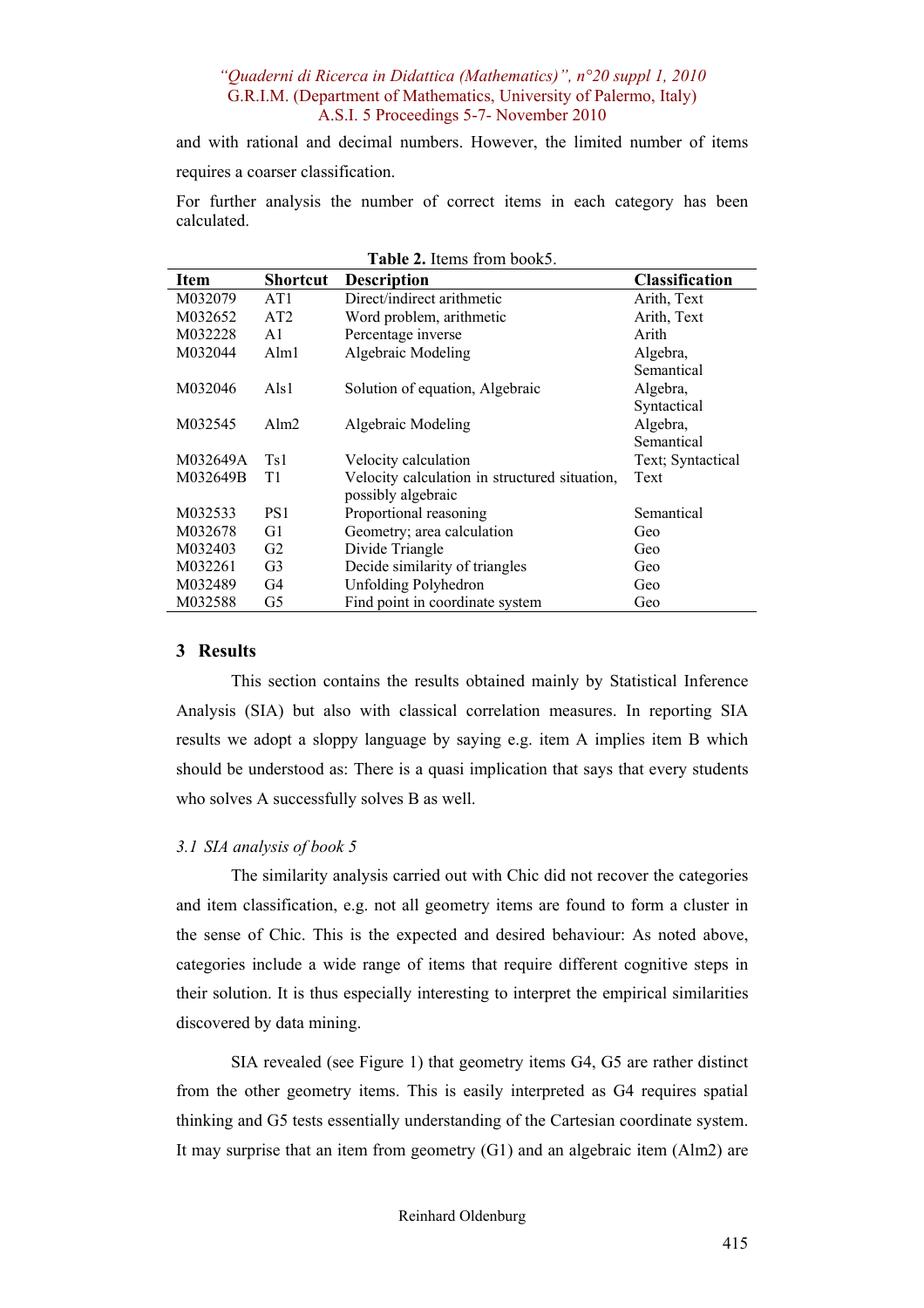classified close together. Similar observations can be made in many other situations suggesting that certain types of geometric and algebraic reasoning processes are similar. In fact, the geometry item G1 requires calculation of an unknown length from a given length. Although the item does not ask the students to formalise this knowledge in algebraic language, it requires the students to think about relations of known and unknown quantities and this is essential for semantical algebraic items too. In fact, the algebraic item Alm2 asks students to express relations between known total prices and unknown individual process of oranges and lemons by a system of equations. The items text reads: "*At a market, 7 oranges and 4 lemons cost 43 zeds, and 11 oranges and 12 lemons cost 79zeds. Using x to represent the cost of an orange and y to represent the cost of a lemon, write two equations that could be used to find the values of x and y.*" The structure is more complex than the geometric problem, but the ability to operate on the unknown and to give it a certain meaning is required by both items.



**Figure 1. Similarity Graph for book 5** 

This completes our discussion of "surprising" results of the clustering. The remaining grouping is mainly "as expected". This should give confidence in the method. Next we shall interpret the implicative graph for book 5 (Figure 2). Almost all variables are involved in strong implicative relations (implicative intensities  $\geq 0.99$ ). The remaining ones (AT1,Als1,G4), i.e. items that are relatively weakly coupled, consists of a syntactical algebra item, one on spatial geometry and a modest arithmetic problem. It is reasonable that they don't correlate with the remaining items that much.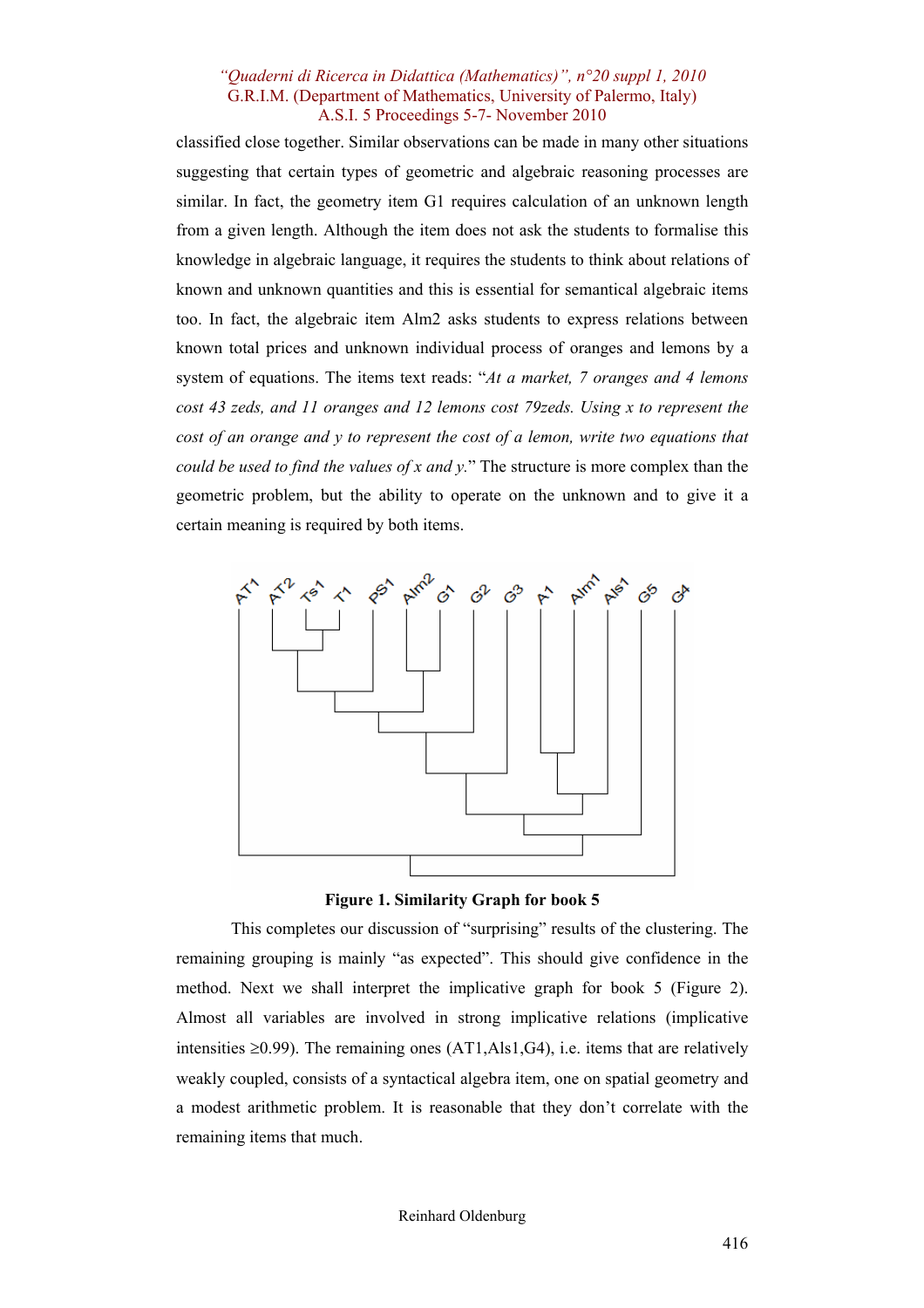There are several items that are highly linked to others. Item Alm2 is one of these and its relation to geometrical questions has already been mentioned above. From the implicative analysis its importance is even greater as it implies other algebraic and geometric items as well. Another item that implies others in an interesting way is PS1. This is a rather simple item on numerical proportional reasoning: "A machine uses 2.4liters of gasoline for very 30hours of operation. How many litres will the machine use in 100 hours?" This observation, that items on proportionality are good predictors can be made in other places (e.g. other books not reported here) as well. Such items are more representative for mathematical proficiency in large than many others.

Several other conclusions from this graph confirm common knowledge about mathematical items. E.g. it is clear that T1→Ts1holds because Ts1requires a subset of the competencies of T1. Generally speaking, usually task difficulty decreases from top to bottom. An exception to this rule is Alm1 which is not that easy but requires prerequisites that can be detected by the other items in the test.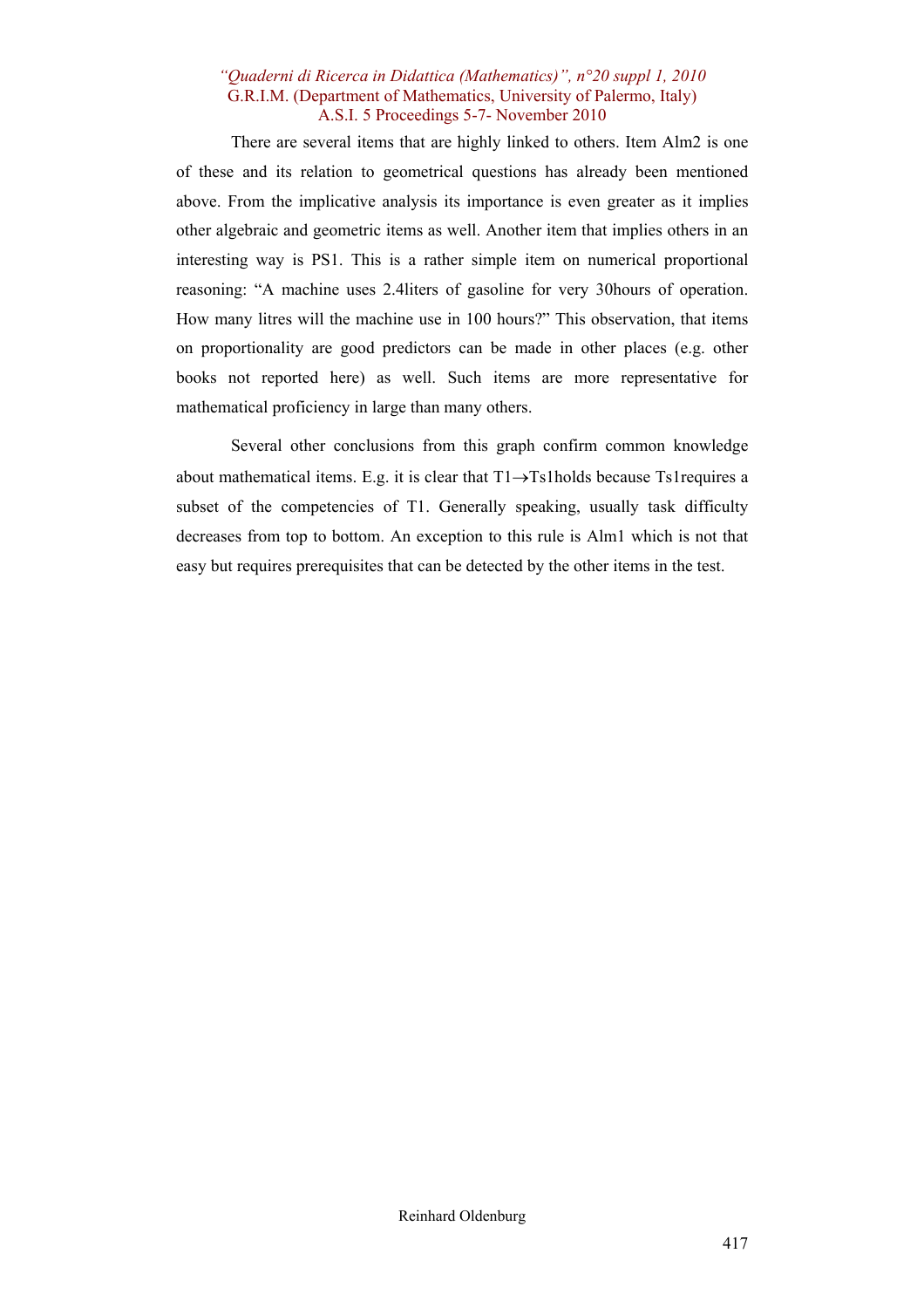

**Figure 2. Implicative Graph for book 5** 

For the sake of completeness figure 3gives the implicative tree for this data set. However, it seems that in the present case this does reveal very much extra information with one notable exception: In this setup the items split up into two groups. The group on the right can be characterized as those items that need abstract reasoning with concepts while the left group lacks this is level of abstract reasoning.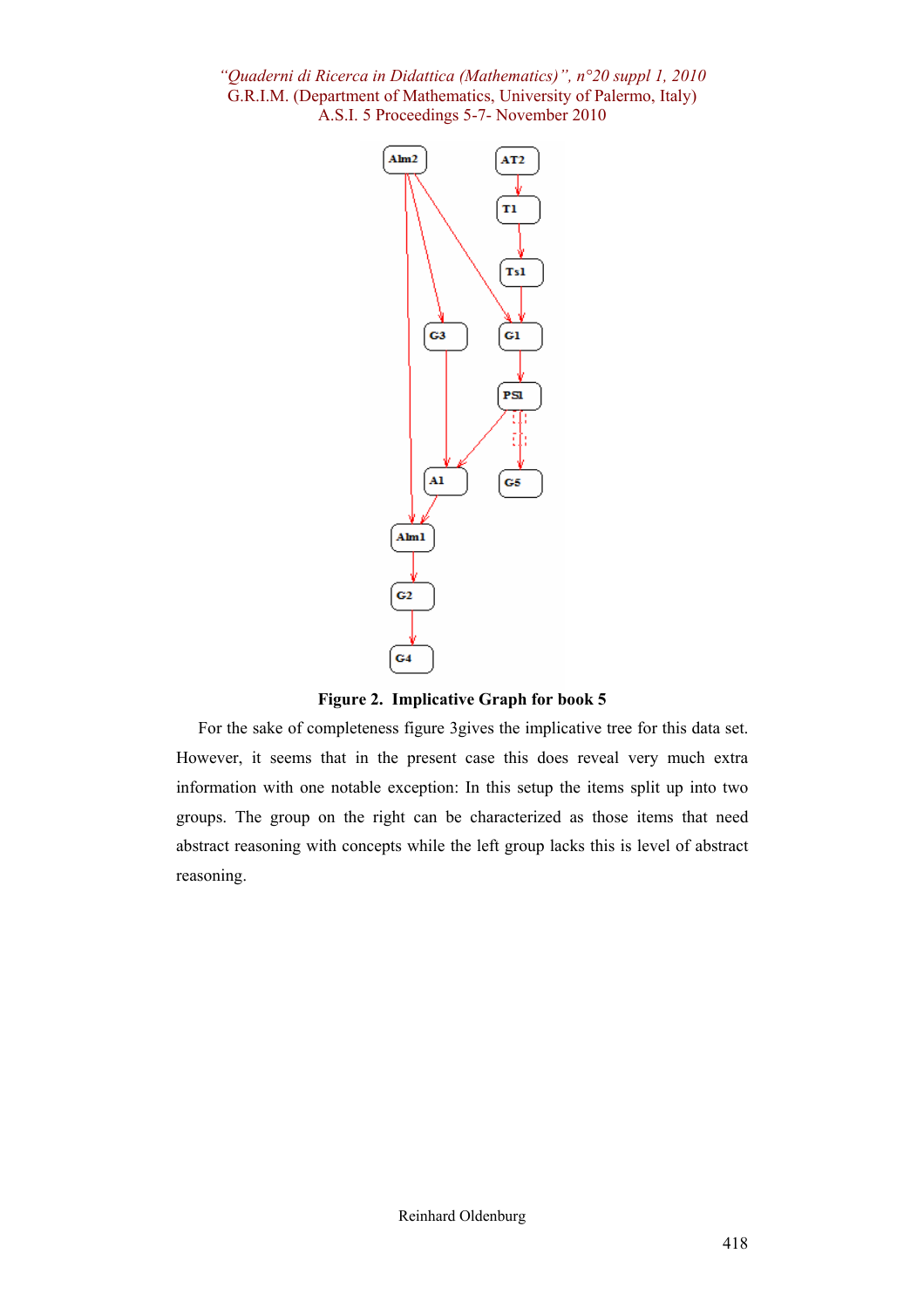

**Figure 3. Implicative Tree for book 5** 

# *3.2 SIA analysis of book 2*

We now report the same analysis for book 2. The similarity graph is given in figure 4.



**Figure 4a. Similarity Graph for book 2, part a**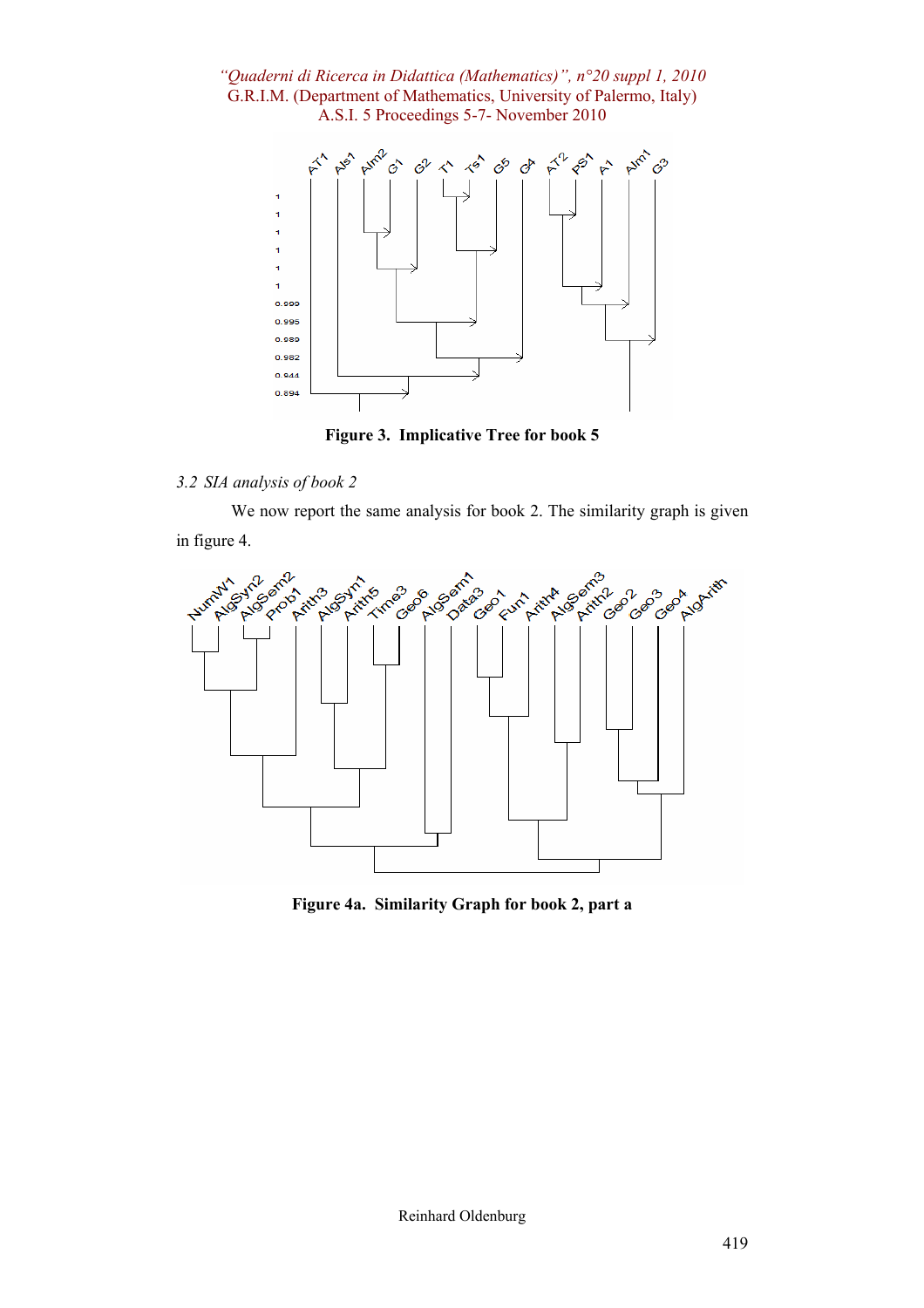

#### **Figure 4b. Similarity Graph for book 2, part b**

Again, much of this structure is easy to understand: Items Time1 and Arith1 are close because they require calculations with numbers. The same holds true for NumW2 and Arith6. However, it is interesting that these two two-item groups are not very close to each other. A closer look shows that NumW2 and Arith6 require explicit operation with wither large or abstract numbers, while Time1 and Arith are more concrete and require understanding and interpretation rather than longer calculation.

Time3 and Geo6 are close together, maybe because they both are concerned with measuring. Fun1 and Geo 1 are completely different in content area but the processes required are similar as in both cases one has to decide from the text which information to read off from a diagram and how to combine it. Geo1 also has the property that known and unknown quantities have to be put in relation. In this situation we argued above that the item should be similar to certain semantic algebraic items. This does not come out very strongly in the above diagram, but at least there is item AlgSem3 which again shows the need to combine known and unknown quantities.

Somewhat surprising is the similarity between the mental rotation task Geo5 and item AlgSem5 which asks students to verbalize a rule. Moreover it is interesting to note there are two pairs of arithmetical and syntactical algebraic items (Arith5-AlgSynth1, NumW1-AlgSynth2).Taking into account the discussion of book5 above one may result at the general conclusion that the similarity reflects less the subject and more kind of mental operation required. This makes it very interesting for research in didactics. The implicative graph (figure 5) gives rise to various interesting observations. First, note that of the 30 mathematical items only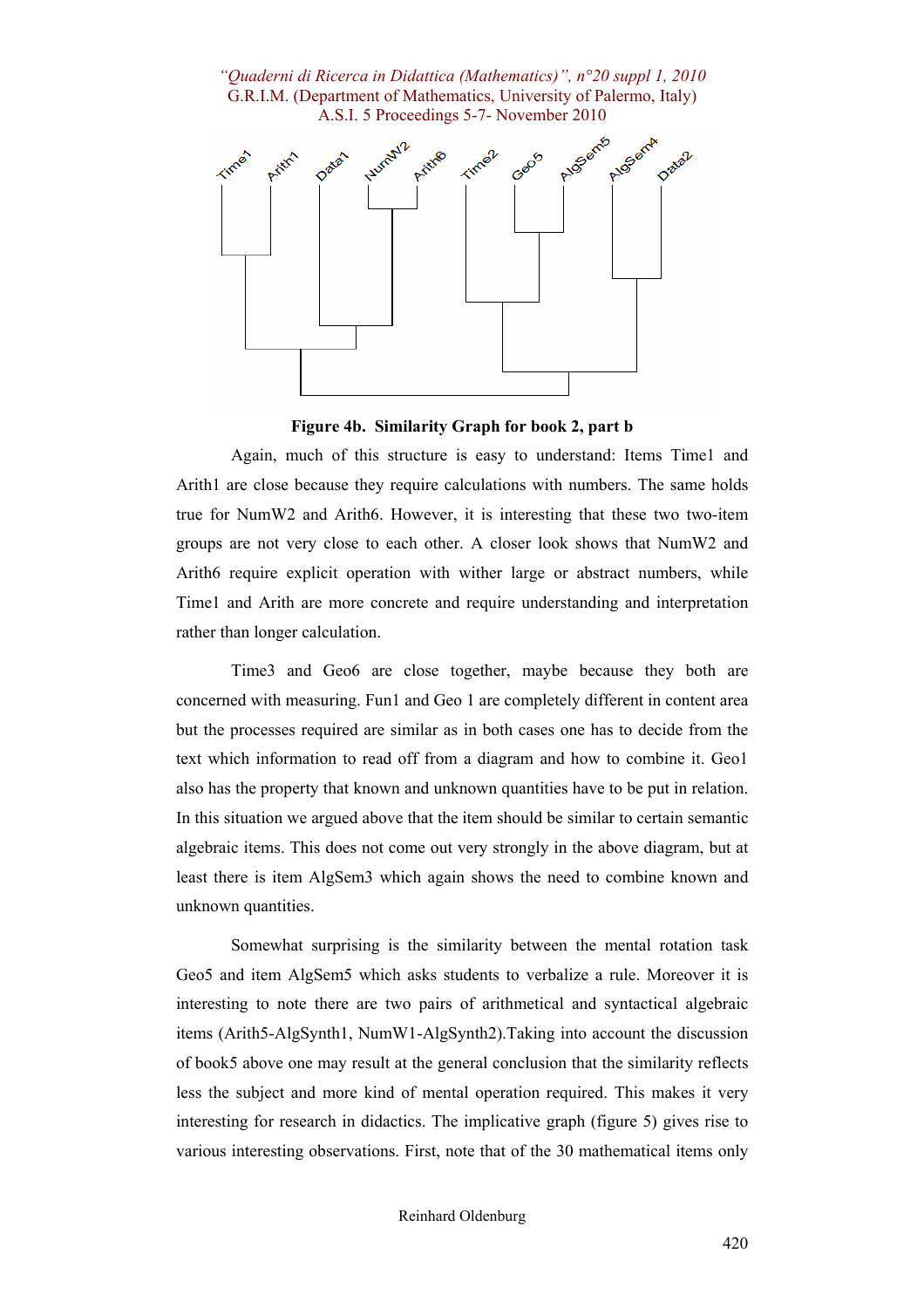13 are involved in strong implicative relationships. Item NumW1implies three other items. It is a very simple task: "A scoup holds 1/5kg of lour. How many scoups of flour are needed to fill a bag with 6kg of flour?" It can be solved using either proportional reasoning or conceptual knowledge about division. This confirms the observation made in the discussion of book 5 on the importance of such items. On the other hand, AlgSyn1 (it asks to solve  $4 \cdot (x+5)=80$  for *x*) is an item that is implied by three others, but all of them don't have obvious properties that explain this fact. It is easy to understand that AlgSyn1 and AlgSem4 imply Arith2, an item on argumentation with decimal places. Also note that in the implicative graph the fact mentioned above that reasoning with geometric known and unknown quantities is expressed very clearly by the fact that Geo1 implies both AlgSem3 and AlgSem4.



Reinhard Oldenburg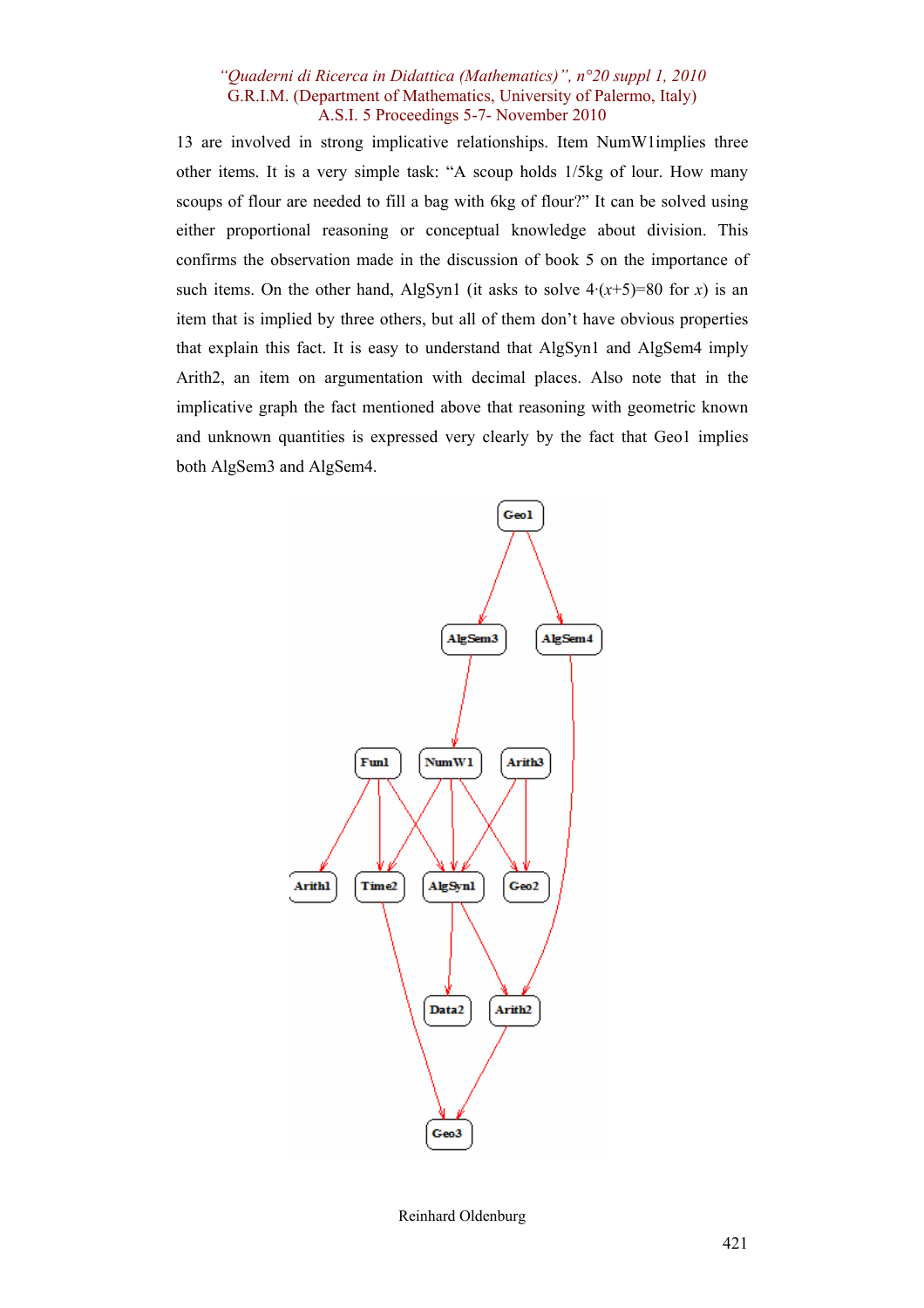## **Figure 5. Implicative Graph for book 2**

## *3.3 Correlation analysis of book 2*

The variables formed according to the classification given in the table 1 above lead to the following correlation table (Spearman correlation) among subdisciplines:

| Table 3. Correlations between scales. |            |          |                  |         |  |  |  |
|---------------------------------------|------------|----------|------------------|---------|--|--|--|
|                                       | Arithmetic | Geometry | <b>Functions</b> | Algebra |  |  |  |
| Arithmetic                            |            | 0.51     | 0 36             | 0.57    |  |  |  |
| Geometry                              |            |          | 0.35             | 0.52    |  |  |  |
| <b>Functions</b>                      |            |          |                  |         |  |  |  |

These correlations are high but definitely different from something close to 1.This shows that the distinct areas cannot be considered to be the same. Even more insight provides the following table that splits up syntactical and semantical parts of algebra. It shows that semantical algebra and syntactical algebra correlate less among each other than with other domains. This supports the result from a self-conducted algebra test as reported in (Oldenburg 2009). It also supports the observation made above that arithmetic and syntactical algebra items are rather close together.

|            | Sem alg | Syn. Alg | Arithmetic | Geometry | <b>Functions</b> |
|------------|---------|----------|------------|----------|------------------|
| Semantic   |         | 0.33     | 0.44       | 0.41     | 0.27             |
| algebra    |         |          |            |          |                  |
| Syntactic  |         |          | 0.46       | 0.38     | 0.27             |
| algebra    |         |          |            |          |                  |
| Arithmetic |         |          |            | 0.51     | 0.36             |
| Geometry   |         |          |            |          | 0.35             |

**Table 4.** Correlations between scales with algebra split up.

However, performing SIA on this data gives a remarkable difference to our previous results (Oldenburg 2009) that syntactical aspects of algebra are rather unrelated to the rest of algebra. Here an implicative graph over these variables (figure 6) at index level  $\geq 0.9$  gives Geometric items a central role but couples syntactic algebra directly and strongly to it, as the only arrow of index  $\geq 0.95$  is that of syntactical algebra to geometry. This observation deservers further investigation.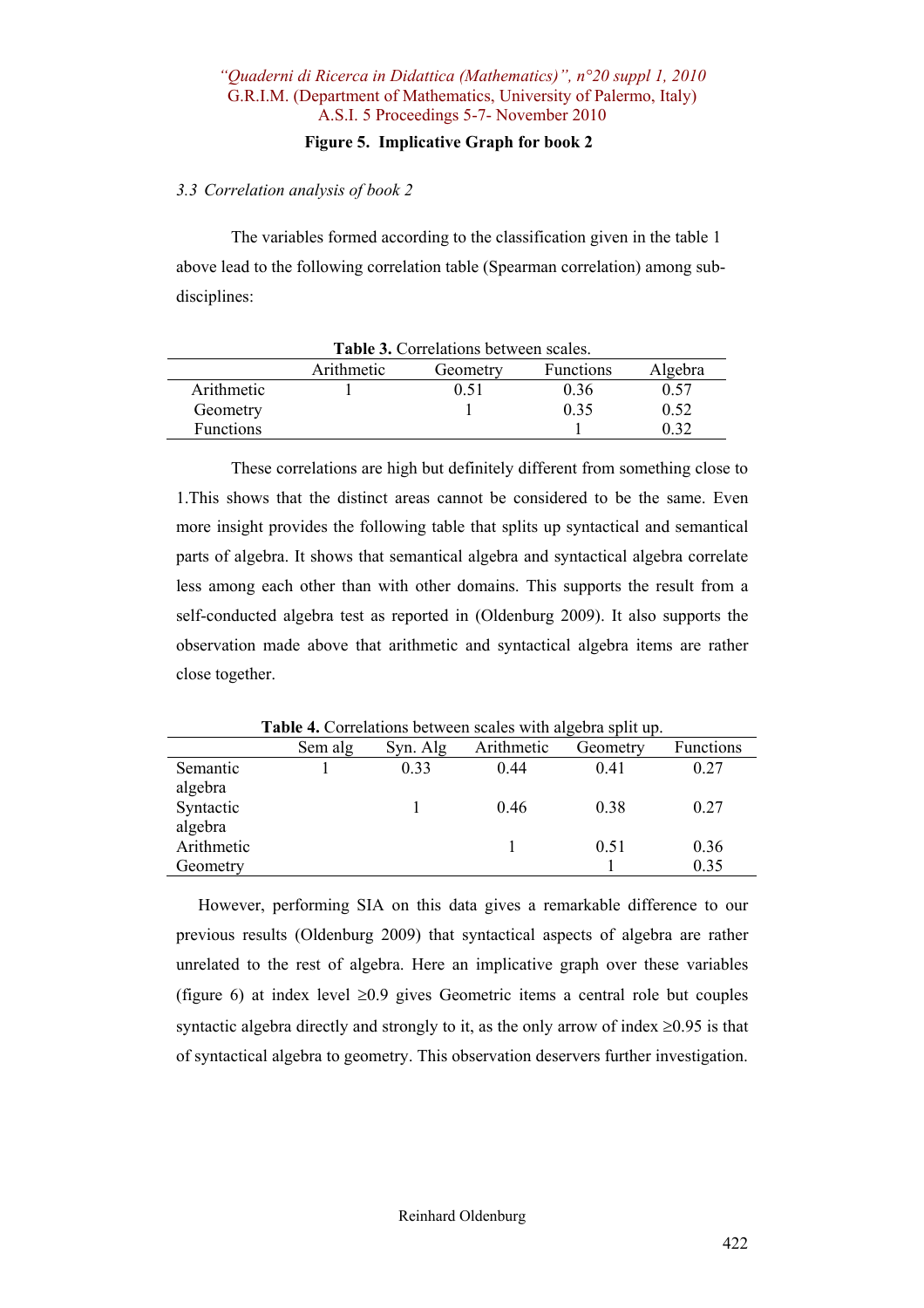

**Figure 6. Implicative Graph** 

We didn't carry out similar studies for the item of book5 because of the lesser total number of math items.

#### **4 Discussion**

The results of this study show that SIA is an interesting method for data mining. It produces many results that are easy to understand and thus the method deserves confidence. Regarding the original research question whether mathematical proficiency can be modeled as being one dimensional the results of this study clearly show that there is an interesting and non-trivial inner structure. A large number of conclusions have been presented in section 3. They should be taken as suggestions coming from this analysis but not as proven facts. Further studies are required to investigate which conclusions are stable when considering other countries (which may be explained by different classroom culture) and other tests. The study also suggests extending the CHIC software to handle multi-matrix designs.

A very important result which we didn't expect is that obviously for the grouping of items by similarity as found empirically by Chic the domain of the item is less important than the type of argumentation. It this result can be confirmed by further study it opens up many new directions for research with possible implications for the organization of teaching mathematics. Especially it should be worth to come up with a complete model of mathematical tasks and their components. If such a model existed it could perhaps be used to predict the difficulty of items and to suggest learning paths.

#### **References**